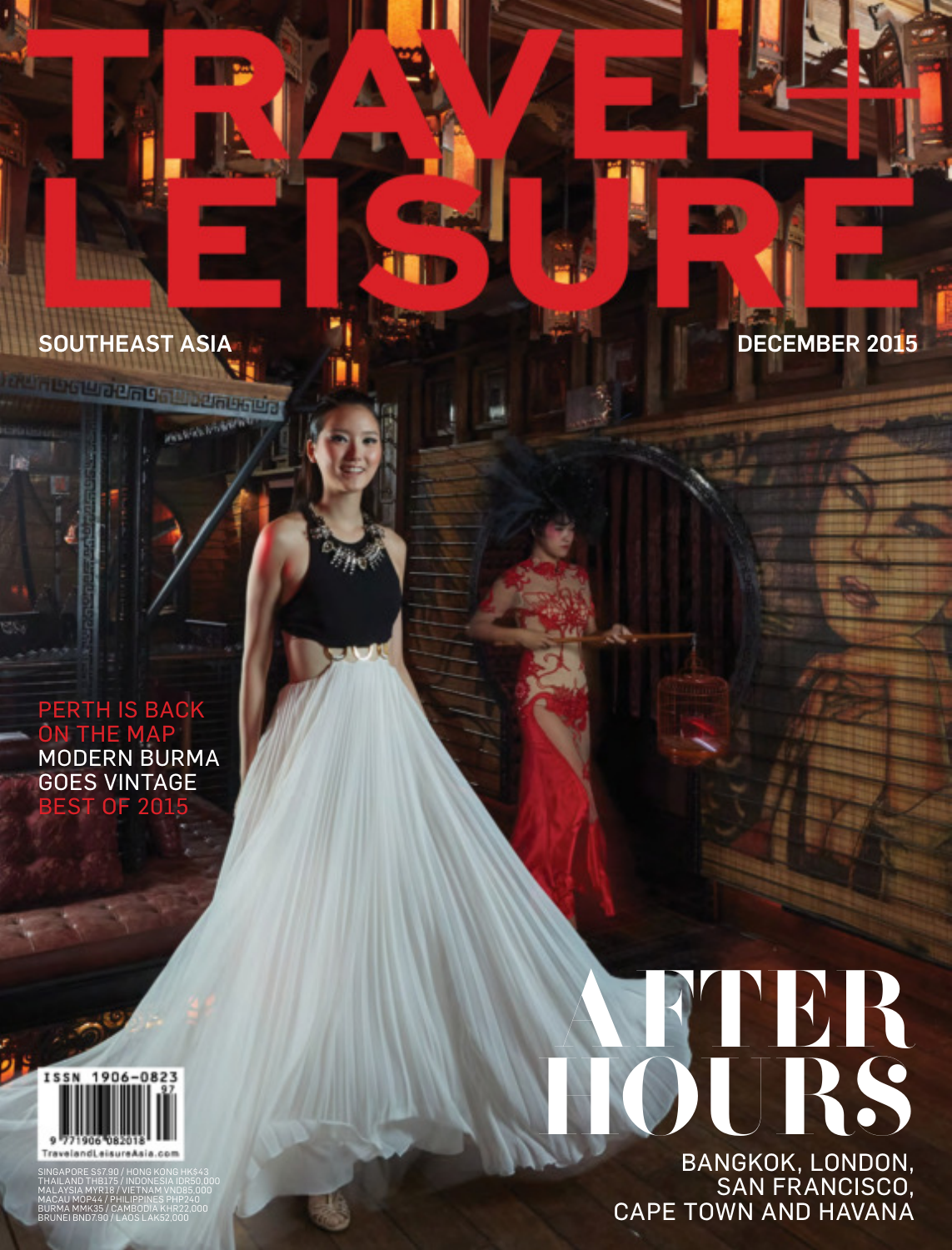a Italia designed pool deck at The erie hotel in Saigon.

п

COURTESY OF THE REVERIE SAIGON

 $\approx$  $\frac{1}{\alpha}$ 

## the 2016

T+L ROUNDS UP THE COOLEST NEW OPENINGS IN BALI, RANGOON, HONG KONG, SINGAPORE AND SYNDEY, PLUS A FEW HIGHLIGHTS FROM THE REST OF THE REGION. FROM BOUTIQUE HOTELS, TO HOMEGROWN FASHION, TO BATTER-FRIED CHICKEN, EACH DESTINATION HAS SOMETHING SPECIAL TO CELEBRATE THIS YEAR.